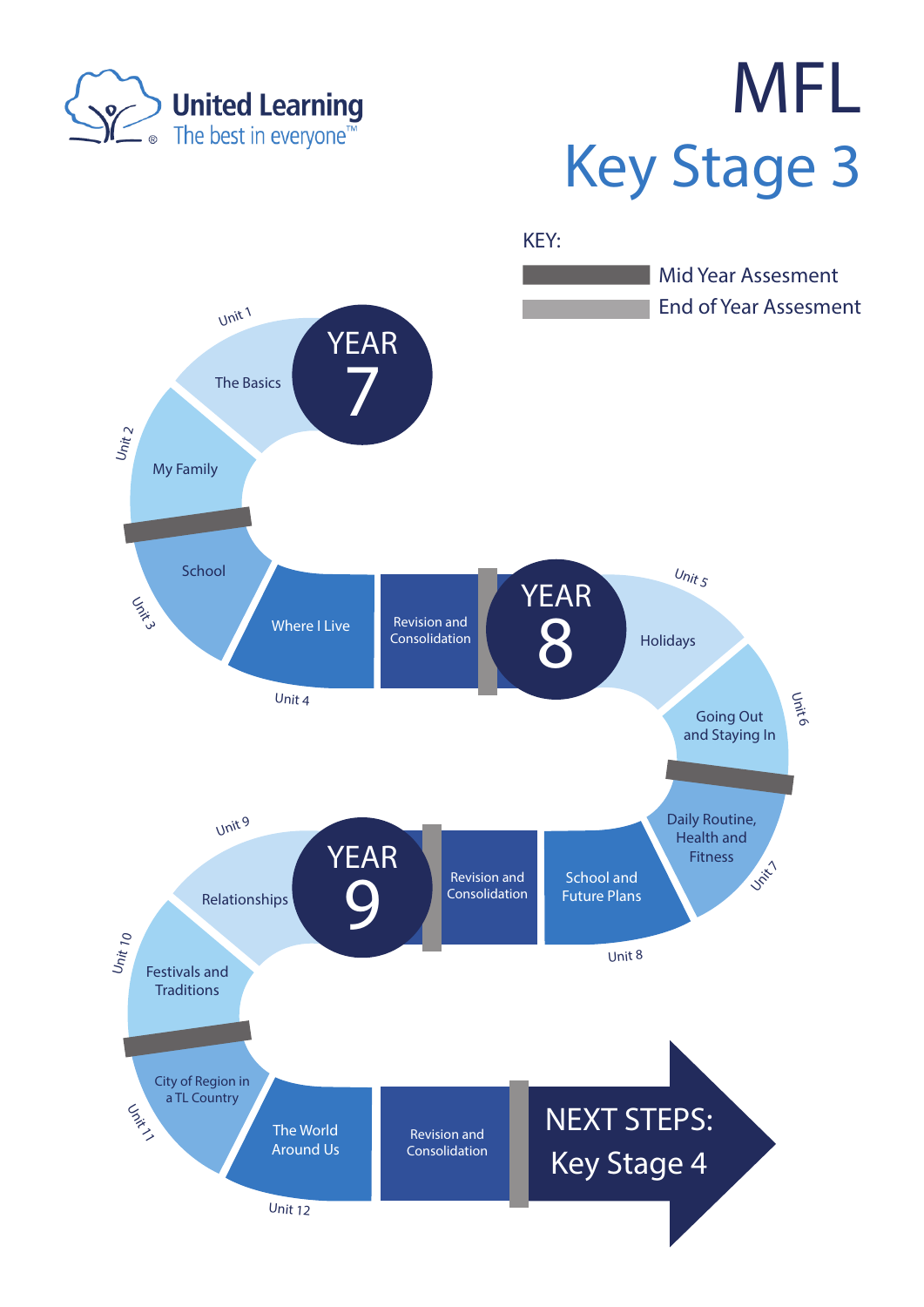

## LE FRANÇAIS Key Stage 3